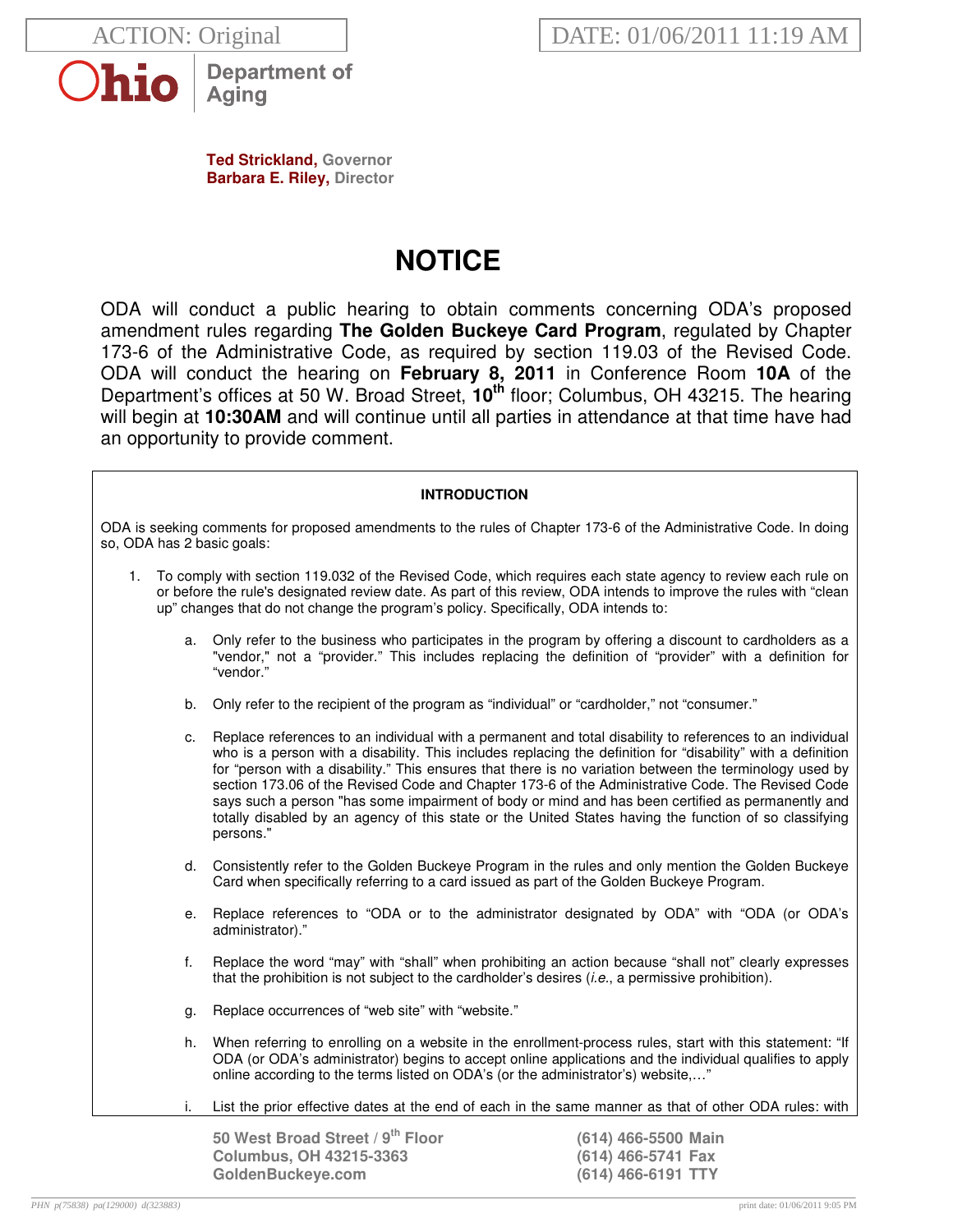the full year (e.g., "1980" not "80"); separated rule by commas, not semicolons; etc.

- j. Only state in the "Rule amplifies" section at the end of each rule that the rule amplifies section 173.06 of the Revised Code, except at the end of rule 173-6-06 of the Administrative Code, because that rule also amplifies section 173.061 of the Revised Code.
- 2. To propose language that complies with the Legislative Service Commission's "Rule Drafting Manual" as found on http://www.lsc.state.oh.us/rules/rdm06\_06.pdf and that incorporates the recommendations of "Advanced Legal Drafting" by Bryan A. Garner (Dallas: LawProse, Inc. © 2007). As part of this review, ODA intends to improve the rules with "clean up" changes that do not change the program's policy. Specifically, ODA intends to make changes such as:
	- a. Replacing passive-voice language with active-voice language.
	- b. Deleting unnecessary words (*i.e.*, verbosity).
	- c. Adding sub-headings to the two enrollment-process rules.
	- d. Replacing occurrences of the word "once" with the more-definite word "after."
	- e. Replacing occurrences of the words "within one week of receiving it from the individual" with the moredefinite words "in less than one week after it receives the individual's application."
	- f. Reducing occurrences of double spacing throughout the rule to single spacing.

ODA conducted a public-comment period on its website for the proposed rules for the 2 above reasons plus the following 2 reasons that ODA stated in the draft copy of the public hearing notice that it also published on its website: (1) to improve the program for vendors and (2) to improve the program for cardholders. The comment period began on November 24, 2010 and ended on December 22, 2010 (although ODA extended the comment period by leaving the rules on ODA's website until January 6, 2011). Zero people commented on the proposed amended rules during the comment period, meaning no person suggested how to improve the program for vendors or cardholders.

## **173-6-01 Introduction and definitions.**

This rule introduces Chapter 173-6 of the Administrative Code and defines terms used in this chapter. In addition to the goals stated in the introduction, in the rule ODA is arranging the definitions to maintain alphabetical order.

## **173-6-02 Eligibility criteria.**

This rule lists the eligibility criteria for an individual (not a vendor) to participate in the Golden Buckeye Card program. In addition to the goals stated in the introduction, in the rule ODA is proposing to replace the rule's title "Eligibility" with "Eligibility criteria," which is the name ODA assigns to other ODA rules that present eligibility criteria.

## **173-6-03 Enrollment process for those sixty years of age or older.**

This rule lists the process for enrolling into the Golden Buckeye Card program for those who are sixty years of age or older. ODA is not proposing any changes other than those mentioned in the introduction.

## **173-6-04 Enrollment process for those eighteen to fifty-nine years of age.**

This rule lists the process for enrolling into the Golden Buckeye Card program for persons with a disability who are between eighteen and fifty-nine years of age. ODA is not proposing any changes other than those mentioned in the introduction.

#### **173-6-05 Vendor participation.**

This rule lists criteria for a business or government organization to become a vendor who participates in the Golden